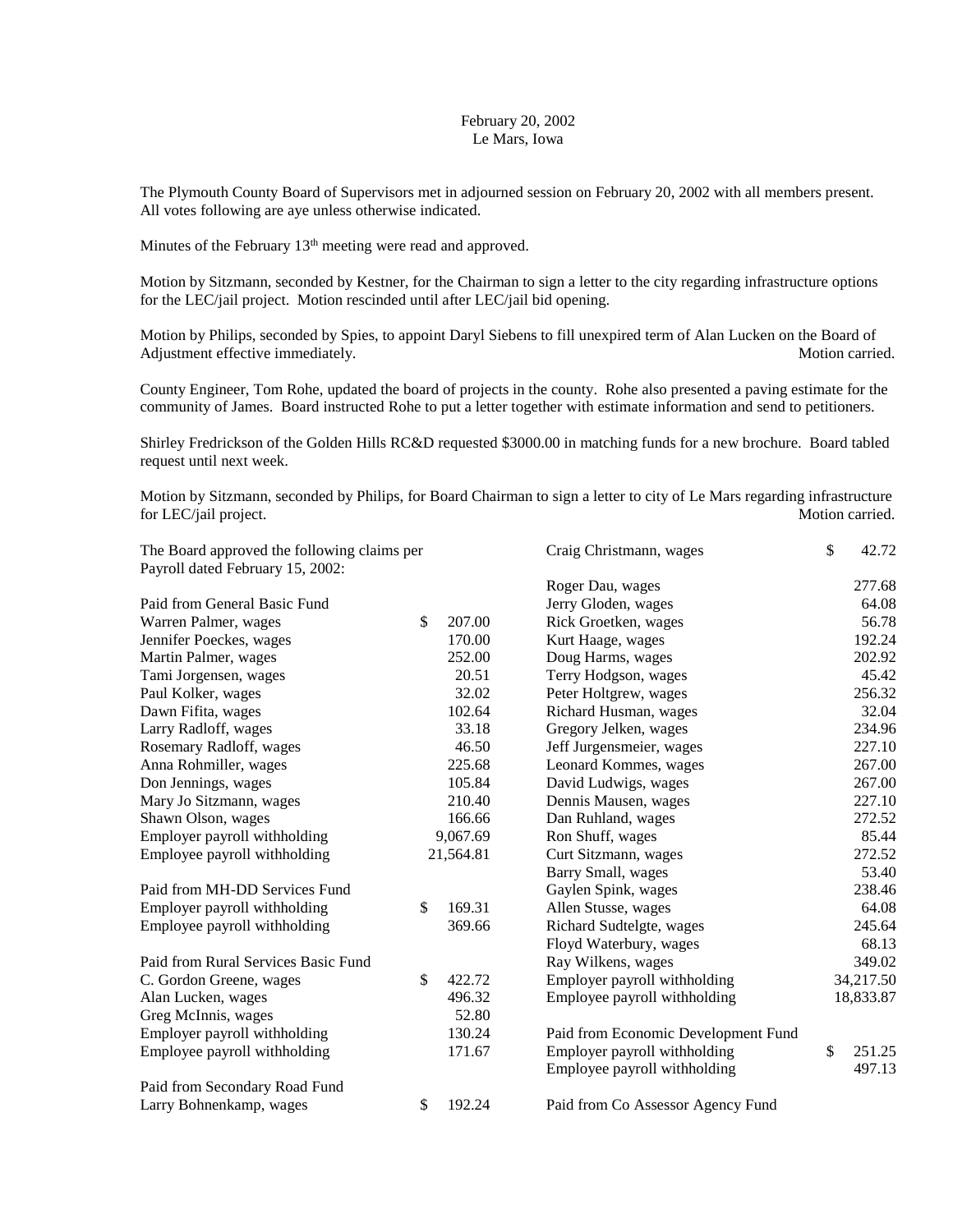| Employer payroll withholding<br>Employee payroll withholding | \$<br>877.15<br>\$2,365.25 | Bra<br>Dr       |
|--------------------------------------------------------------|----------------------------|-----------------|
| Paid from E911 Fund                                          |                            | Em              |
| Shawn Olson, wages                                           | \$<br>27.00                | Far             |
| Lisa Knutson, wages                                          | 110.00                     | Fid             |
| Employer payroll withholding                                 | 15.55                      | Fu              |
| Employee payroll withholding                                 | 18.36                      | Ga              |
|                                                              |                            | Bil             |
| The Board approved the following claims per                  |                            | IT <sub>0</sub> |
| Warrant register dated February 20, 2002:                    |                            | Lai             |
|                                                              |                            | Lel             |
| <b>GENERAL BASIC</b>                                         |                            | M               |
| <b>Board of Supervisors</b>                                  |                            | Ma              |
| Akron Register-Tribune, proceeds, ballot                     | \$<br>297.43               | Mi              |
| Frontier Communications, phone service                       | 33.81                      | Mi              |
|                                                              |                            | Mo              |
| Auditor                                                      |                            | No              |
| Akron Register-Tribune, proceed, ballot                      | \$<br>47.10                | Ply             |
| Don & Shirley Banks, school election                         | 61.75                      | Sic             |
| Fidlar Doubleday, attny general opinions                     | 89.85                      | Sta             |
| Frontier Communications, phone/fax lines                     | 204.40                     | <b>Sus</b>      |
| Barbette Grimm, school election                              | 61.75                      | Tre             |
| Marian Kilstrom, school election                             | 77.18                      | VI:             |
| Betty Klemme, school election                                | 63.38                      |                 |
| Audrey Kurth, school election                                | 6.50                       | Re              |
| Virginia Leekley, school election                            | 61.75                      | Fro             |
| McLeod USA, phone service                                    | 18.43                      | IS/             |
| K. Kae Meyer, supplies, mileage                              | 23.34                      | Mc              |
| Deloris Milbrodt, school election                            | 63.38                      | Sta             |
| Office Systems, copier contract                              | 58.40                      |                 |
| Red's Printing, election supplies                            | 3.94                       | Ve              |
| Gloria Reed, school election                                 | 6.50                       | Ma              |
| Karen Schroeder, school election                             | 63.38                      | Fro             |
|                                                              |                            | Mc              |
| Treasurer                                                    |                            |                 |
| Allied Document, renewals, postage due                       | \$<br>578.75               | Co              |
| Frontier Communications, phone service                       | 159.58                     | Bo              |
| ISAC, school registration                                    | 60.00                      | Bo              |
| Iscta, meeting expenses                                      | 18.00                      | Bra             |
| Lason Inc, data maintenance storage                          | 50.00                      | <b>CC</b>       |
| Matt Parrott & Sons, adding machine tapes                    | 164.25                     | Ha              |
| McLeod USA, phone service                                    | 37.92                      | <b>IA</b>       |
| Standard Office, supplies                                    | 83.07                      | Jin             |
|                                                              |                            | Lel             |
| County Attorney                                              |                            | Me              |
| Frontier Communications, phone service                       | \$<br>166.23               | Na              |
| Kara Harpenau, postage reimb                                 | 18.64                      | Ne.             |
| McLeod USA, phone service                                    | 96.17                      | No              |
| Red's Printing, paper                                        | 39.54                      | Ora             |
| Standard Office, supplies                                    | 295.87                     | Bri             |
| Mark Sturgeon, transcript                                    | 30.50                      | Ra              |
| Treasurer-State of IA, Iowa CD-ROM                           | 94.00                      | Sic             |
|                                                              |                            | De              |
| Sheriff                                                      |                            | Sta             |
| Amoco Oil, fuel                                              | \$<br>21.68                | Tru             |

| Branum Oil, fuel, service                                      | 166.86      |
|----------------------------------------------------------------|-------------|
| Dr Video/Radio Shack, tapes/investigation                      | \$<br>9.98  |
|                                                                |             |
| Embassy Suites, ISSDA conference                               | 301.74      |
| Farmers Coop, fuel                                             | 156.80      |
|                                                                |             |
| Fidlar Doubleday, supplies                                     | 58.54       |
| Fuel'n'More, fuel                                              | 891.70      |
| Galls' Inc, equipment & clothing                               | 136.98      |
| Bill Sage, memberships                                         | 200.00      |
| ITOA, membership dues                                          | 25.00       |
| Langel Body Shop, vehicle repairs                              | 163.85      |
| LeMars Body Shop, towing charges                               | 40.00       |
| M & D Inc, fuel                                                | 111.44      |
| Marcus Vet Clinic, dogs                                        | 48.00       |
| Mike Clarey Enterprises, wash, service                         | 185.00      |
| Mike's Inc, fuel                                               | 168.53      |
|                                                                |             |
| Motorola, service contract                                     | 665.70      |
| Northern Exposure, photo development                           | 12.50       |
| Ply County Tire, tires                                         | 91.64       |
| Sioux Sales Company, clothing                                  | 79.90       |
| Staples, supplies/equipment                                    | 299.40      |
| Susemihl's Uptown, repairs, service                            | 255.60      |
| Treasurer State/IA, supplies                                   | 94.00       |
| VISA, investigation expense                                    | 2,891.15    |
|                                                                |             |
| Recorder                                                       |             |
|                                                                |             |
| Frontier Communications, phone service                         | \$<br>98.03 |
| ISAC, registration, spring school                              | 60.00       |
| McLeod USA, phone service                                      | 29.53       |
| Standard Office, supplies                                      | 204.00      |
|                                                                |             |
| <b>Veterans Affairs</b>                                        |             |
| Martin Balmer, postage                                         | \$<br>27.20 |
| Frontier Communications, phone service                         | 64.61       |
| McLeod USA, phone service                                      | 10.85       |
|                                                                |             |
| <b>Conservation Board</b>                                      |             |
| Bob's Bike Shop, ATV filters, parts                            | \$<br>82.87 |
|                                                                | 331.40      |
| Bomgaars, misc items                                           |             |
| Branum Oil, miscellaneous                                      | 128.70      |
| CCDA, dues                                                     | 25.00       |
| Hamilton-Smith, ditch maint, tree clearing                     | 1,040.00    |
| IA Assoc/Naturalists, program supplies                         | 20.00       |
| Jim's Hardware, plumbing parts                                 | 3.58        |
| LeMars Chamber/Commerce, dues                                  | 75.00       |
| Menards, acrylic sheet & anchors                               | 12.08       |
| Nat'l Assoc/Interpretation, dues                               | 65.00       |
| Nelson Electric, water system, motor repair                    | 98.11       |
|                                                                |             |
| Northern Iowa Telephone, phone service                         | 125.08      |
| Orange City Sanitation, garbage pick up                        | 57.20       |
| Brian Reis, training expenses                                  | 32.46       |
| Rachael Siebens, school expense, supplies                      | 162.58      |
| Siouxland Hlth Dept, water test                                | 10.00       |
| Dennis Sohl, training expense                                  |             |
|                                                                | 29.54       |
|                                                                | 34.87       |
| Standard Office, supplies<br>Truax Co, seed drill repair parts | 360.46      |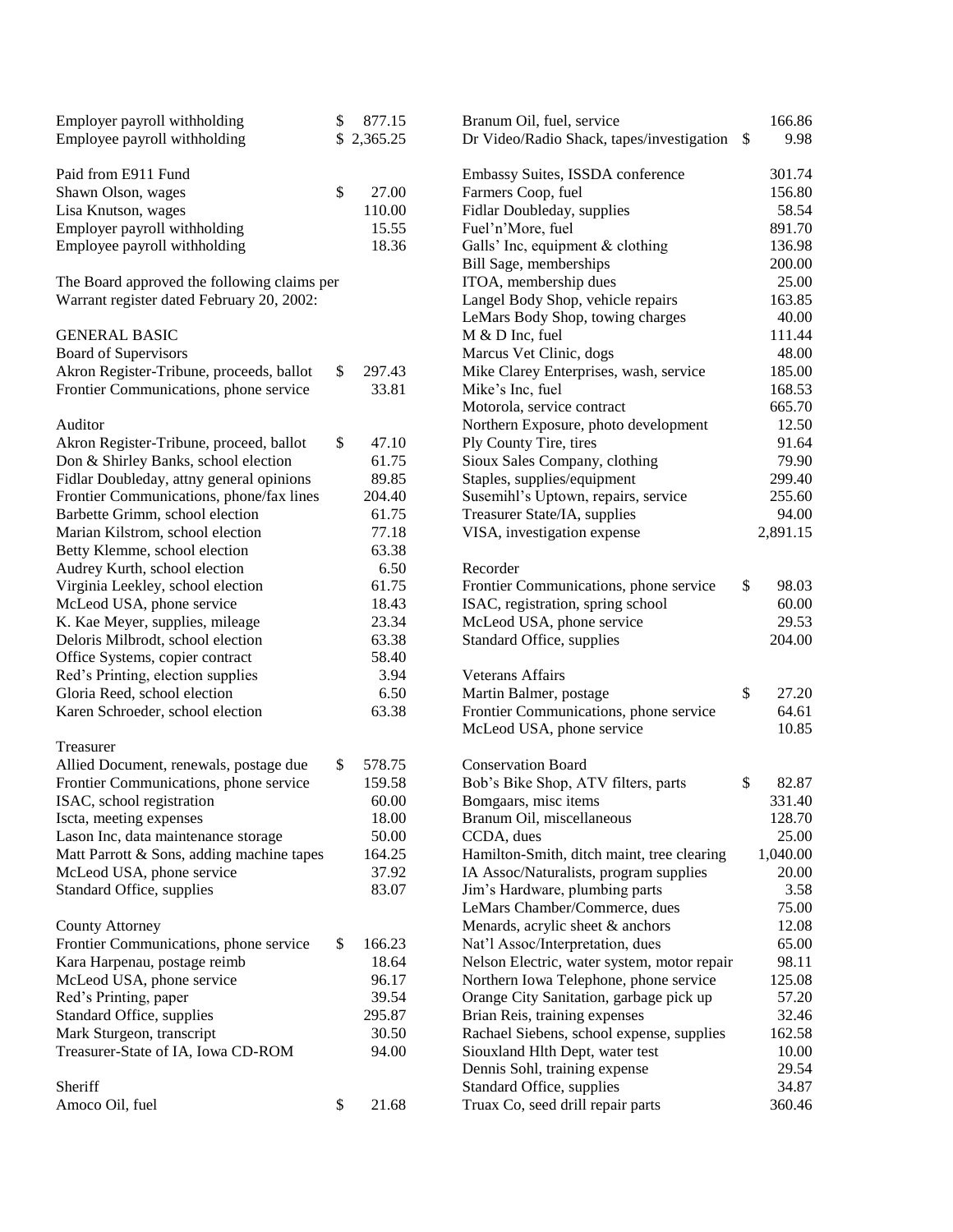| Verizon Wireless, cell phones<br>Vern Anderson, oil filter | 71.39<br>8.70 |
|------------------------------------------------------------|---------------|
| <b>Human Services</b>                                      |               |
| Arch Paging, pager service                                 | \$<br>18.03   |
| ATS Inc, phone service/repairs                             | 350.00        |
| Linda DeLair, cleaning services                            | 384.00        |
| Deal Interpreting, interpreting services                   | 50.00         |
| Meritus Communications, long-distance ser                  | 1,310.01      |
| Frontier Communications, phone service                     | 221.50        |
| Independ Business, ribbons/postage meter                   | 58.10         |
| Iowa Office Supply, contract, supplies                     | 112.72        |
| LeMars, City of, water & sewer                             | 21.56         |
| Jon Mortenson, snow removal                                | 70.00         |
| Red's Printing, envelopes                                  | 270.77        |
| Standard Office, supplies                                  | 109.83        |
| U.S Cellular, phone service                                | 36.28         |
| Van's Sanitation, garbage pick up                          | 33.43         |
| <b>Correctional Services</b>                               |               |
| Ad/Vantage, jail booking equipment                         | \$<br>167.00  |
| Floyd Valley Hospital, jail supplies                       | 21.06         |
| HyVee, jail provisions                                     | 320.83        |
| ISSDA Bill Sage, memberships                               | 100.00        |
| LeMars, City of, jail utilities                            | 260.55        |
| MidAmerican, utilities                                     | 278.22        |
| Sioux Sales Co, clothing                                   | 43.95         |
| Standard Office, supplies                                  | 194.61        |
| Wal-Mart, jail supplies                                    | 93.78         |
| Woodbury Co Sheriff, electronic monitoring                 | 37.80         |
| <b>District Court</b>                                      |               |
| Ply Co Sheriff, sheriff's fees                             | \$<br>350.63  |
| Mark Sturgeon, transcript                                  | 366.00        |
| Woodbury Co Sheriff, sheriff's fees                        | 91.22         |
| Communications                                             |               |
| Frontier Communications, phone service                     | \$<br>559.10  |
| McLeod USA, phone service                                  | 377.19        |
| Mediacom, comm cntr contract                               | 47.94         |
| MidAmerican, tower utilities                               | 45.71         |
| North West REC, tower utilities                            | 24.00         |
| Sharon's Embroidery, clothing                              | 79.08         |
| Union Co Electric Coop, tower utilities                    | 29.90         |
| Verizon Wireless, phone service                            | 180.96        |
| Courthouse                                                 |               |
| Flags Over America, courthouse flags                       | \$<br>92.15   |
| Frontier Communications, phone service                     | 97.36         |
| Klass Stoos, collective bargaining expense                 | 1,879.61      |
| LeMars, City of, water & sewer                             | 57.95         |
| Life Skills, cleaning services                             | 832.37        |
| McLeod USA, phone service                                  | 11.42         |
| MidAmerican, gas & electric                                | 1,538.20      |
| Presto-X-Co, pest control                                  | 76.50         |
| Van's Sanitation, garbage pick up                          | 83.55         |

| Data Processing                                               |              |
|---------------------------------------------------------------|--------------|
| Frontier Communications, DSL line                             | \$<br>17.11  |
| Int Business Machines, maint agreements                       | \$<br>336.98 |
| McLeod USA, phone service                                     | 4.52         |
| Standard Office, supplies                                     | 303.17       |
|                                                               |              |
| Juvenile Probation                                            |              |
| Crittenton Center, shelter fees                               | \$3,148.57   |
| Ply Co Sheriff, sheriff's fees                                | 718.02       |
| Story Co Sheriff, sheriff's fees                              | 36.40        |
| Woodbury Co Sheriff, balance due                              | 3.90         |
| Youth Emergency Services, shelter services                    | 1,650.00     |
|                                                               |              |
| <b>Community Services</b>                                     |              |
| Siouxland Regional Transit, $3^{rd}$ qrtr support \$ 6,151.00 |              |
| Nondepartmental                                               |              |
| C.A. Bartolozzi, ins reimb                                    | \$<br>236.28 |
| Elizabeth Carroll, ins reimb                                  | 12.00        |
| Ina Gatts, ins reimb                                          | 79.00        |
| Tamara Jorgensen, ins reimb                                   | 130.88       |
|                                                               |              |
| Alan Loutsch, township meeting fee                            | 20.00        |
| Dan Loutsch, township meeting fee                             | 20.00        |
| Sharon Nieman, ins reimb                                      | 12.00        |
| Thomas Pick, township meeting fee                             | 20.00        |
| Larry Radloff, ins reimb                                      | 181.21       |
| Brian Reis, ins reimb                                         | 20.80        |
| Jill Renken, ins reimb                                        | 90.26        |
| Terry Reuter, township meeting fee                            | 20.00        |
| Richard Roder, township meeting fee                           | 20.00        |
| Michael Schnepf, township meeting fee                         | 20.00        |
| Roger Schroeder, township meeting fee                         | 20.00        |
| Dennis Sohl, ins reimb                                        | 68.68        |
| Jeff TeBrink, ins reimb                                       | 18.80        |
| William Tentinger, township meeting fee                       | 20.00        |
| Mike Van Otterloo, ins reimb                                  | 15.00        |
| Williams & Company, auditing services                         | 4,518.00     |
|                                                               |              |
| <b>MH-DD SERVICES FUND</b>                                    |              |
| Mental Health Administrator                                   |              |
| Hillcrest Family Services, services for Jan                   | \$ 3,033.35  |
| Hope Haven, services for January                              | 5,954.92     |
| Dept/Human Serv, services for 10,11,12/01                     | 32,803.52    |
| Life Skills, services for January                             | 17,531.23    |
| Mid-Step, services for January                                | 916.56       |
| Plains Area, outpatient services for January                  | 4,508.42     |
| Plymouth Life, services for Dec & January                     | 25,010.05    |
| Village NW, services for January                              | 556.20       |
|                                                               |              |
| RURAL SERVICES BASIC FUND                                     |              |
| Sanitarian                                                    |              |
| McLeod USA, phone service                                     | \$<br>12.49  |
| Micro Warehouse, software upgrade                             | 235.98       |
| Alice Murray, well closing                                    | 171.19       |
| Siouxland Hlth Dept, water samples                            | 340.00       |
|                                                               |              |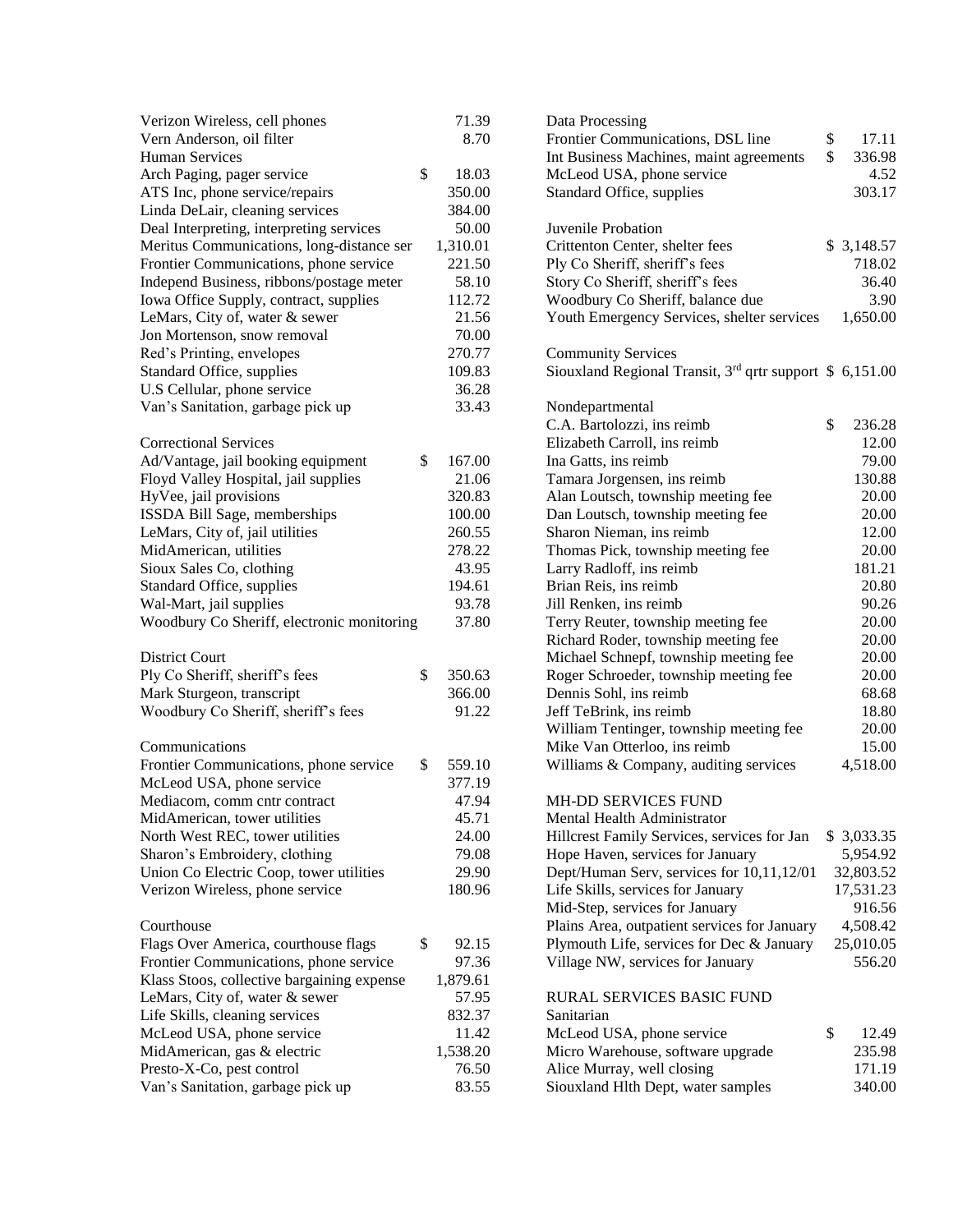| Zoning                                   |              | Union Gas/Oil, diesel fuel                 | 219.42       |
|------------------------------------------|--------------|--------------------------------------------|--------------|
| Frontier Communications, phone service   | \$<br>66.68  | Van Diest Supply, ditch cleaning           | 932.00       |
| Alan Lucken, mileage, postage            | \$<br>58.00  | Van's Sanitation, sundry                   | 33.43        |
| McLeod USA, phone service                | 4.30         | West Iowa Telephone, sundry                | \$<br>29.04  |
|                                          |              | Ziegler, filters, oil, paint, parts, misc  | 21,929.81    |
| <b>SECONDARY ROAD FUND</b>               |              |                                            |              |
| County Engineer                          |              | <b>CAPITALL PROJECTS</b>                   |              |
| A.B. Dick Products, machines/fixtures    | \$<br>130.02 | Courthouse                                 |              |
| Akron Lumber, signs                      | 2.60         | PCS & Associates, printing costs for jail  | \$14,015.00  |
| Alford Tire, tires & tubes               | 10,011.44    |                                            |              |
|                                          |              | ECONOMIC DEVELOPMENT FUND                  |              |
| Branum Oil, diesel fuel                  | 387.87       | Economic Development                       |              |
| Clark's Hardware, parts                  | 10.79        | Frontier Communications, phone service     | \$<br>35.87  |
| Clerk of Court, office expense           | 60.00        |                                            |              |
| Cooperative Gas/Oil, tires & tubes       | 585.50       | SPECIAL APPRAISER'S FUND                   |              |
| Crescent Electric, buildings             | 192.87       | Co Assessor                                |              |
| Gordon Criswell, insurance reimb         | 57.90        | DLT Solutions, mapping                     | \$<br>552.00 |
| Roger Dau, insurance reimb               | 11.00        |                                            |              |
| Dennex Inc, parts                        | 30.00        | <b>LOCAL EMERGENCY MANAGEMENT</b>          |              |
| Dirk's Hardware, buildings               | 7.13         | <b>Local Emergency Management Services</b> |              |
| Dave Erdmann, ins reimb, meals/lodging   | 340.86       | Frontier Communications, phone service     | \$<br>97.55  |
| Farmers Coop, diesel fuel                | 1,540.22     | Fuel'N'More, fuel                          | 40.25        |
| Force America, parts                     | 303.88       | LeMars, City of, water & sewer             | 16.82        |
| Graves Const, BROS-CO75(74)-8J-75        | 20,938.90    | LeMars Insurance Agency, office services   | 250.00       |
| Rick Groetken, insurance reimb           | 12.00        | MidAmerican, gas & electric                | 121.19       |
| Gus Pech Mfg, parts                      | 16.40        | Steve Musson, postage, meeting expense     | 11.28        |
| Heartland Car Care, tires & tubes        | 327.90       | Verizon Wireless, phone service            | 22.55        |
| Hentges Oil, fuel, gasoline, oil, parts  | 5,648.19     |                                            |              |
| Hickory Tech, sundry                     | 56.62        | CO ASSESSOR AGENCY FUND                    |              |
| Hinton Times, publications               | 20.00        | Co Assessor                                |              |
| City of Hinton, sundry                   | 77.56        | Judith DeBoer, mileage                     | \$<br>34.50  |
| Iowa Prison Industries, signs            | 2,577.50     | Frontier Communications, phone service     | 81.83        |
| Iowa-Illinois Safety, publications       | 200.00       | Jerry Groenhagen, mileage                  | 191.44       |
| Jim's Hardware, tools, miscellaneous     | 9.03         | IAAO, dues                                 | 300.00       |
| Kimball-Midwest, cable, hardware, tools  | 435.44       | LeMars Daily Sentinel, publication         | 58.56        |
| LeMars, City of, schools & meeting fees  | 135.00       | McLeod USA, phone service                  | 25.05        |
| LeMars Glass, outside service, parts     | 149.90       | Jill Renken, mileage                       | 1.16         |
| Linweld, welding supplies                | 26.79        | Linda Smith, mileage                       | 3.00         |
| Terry Marienau, meals & lodging          | 12.04        | Standard Office, supplies                  | 2.06         |
| Mathison Company, supplies               | 124.16       | Verizon Wireless, phone service            | 1.02         |
| Metal Culverts, corrugated metal pipe    | 38,819.29    |                                            |              |
| MidAmerican, sundry                      | 859.70       | E911 FUND                                  |              |
| Midwest Wheel, parts                     | 417.83       | E911                                       |              |
| Nelson Electric & Equipment, buildings   | 50.00        | Frontier Communications, phone service     | \$<br>311.77 |
| Gerry Neuroth, insurance reimb           | 48.40        | Hickory Tech, phone service                | 126.94       |
| Oyens Water & Sewer, sundry              | 238.50       | Northern Iowa Telephone, phone service     | 329.44       |
| Remsen Mfg, buildings                    | 280.00       | Standard Office, supplies                  | 11.17        |
| Thomas Rohe, meals, lodging, supplies    | 41.36        | Verizon Wireless, phone service            | 66.47        |
| Rust's Western Shed, supplies            | 13.72        | West Iowa Telephone, phone service         | 412.03       |
| Schlotfeldt, outside engineering         | 6,367.50     |                                            |              |
| Schorg's Amoco, fuel, gasoline           | 223.01       | HANDWRITTEN WARRANTS                       |              |
| Ron Shuff, insurance reimb               | 369.47       |                                            |              |
| Luke Steeg, 2/2/02 & 2/9/02              | 45.00        | <b>GENERAL BASIC FUND</b>                  |              |
| Richard Sudtelgte, insurance reimb       | 27.81        | Juvenile Justice                           |              |
| Nathan Summerside, meals & lodging       | 12.30        | Tazewell Co Sheriff, sheriff's fees        | \$<br>16.00  |
| Treasurer, State /IA, schools & mtg fees | 55.00        |                                            |              |
|                                          |              |                                            |              |